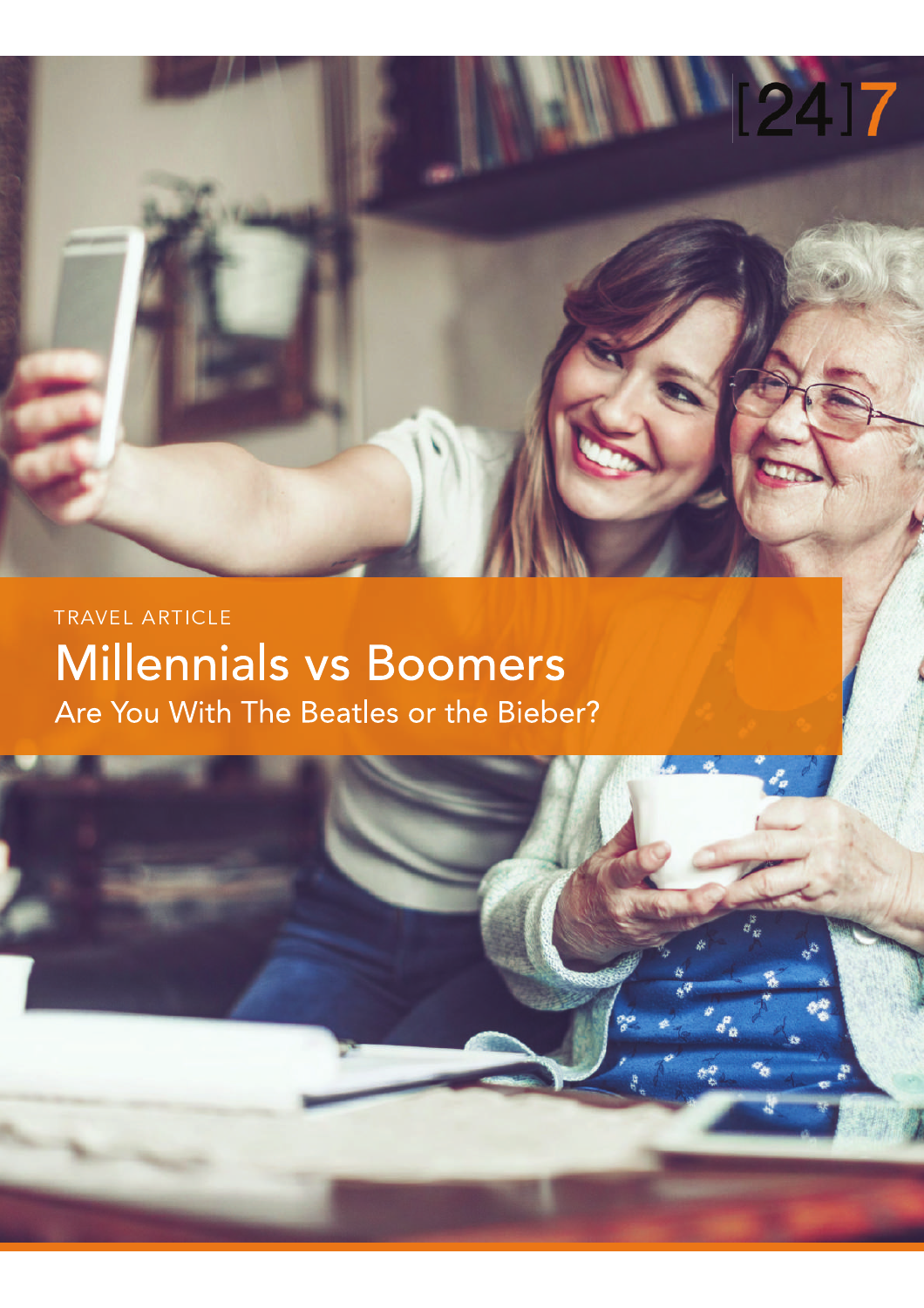### **Generations of Customers**

Whether you were born in the age of The Beatles or the Bieber, the technology you use to communicate on a daily basis may differ greatly from your other-generational counterpart. Technology advancements present new ways to make our lives easier, but the rate at which technology is developing has made it impossible for anyone to embrace all of it. Additionally, older generations are more reluctant to change their ways just because new technology claims it can make things "easier". The accelerating rate at which new technology is introduced to the public has created a divide between how different generations prefer to communicate – and not just with their friends and family.

> Now what I'm with isn't 'it', and what's 'it' seems weird . The contract of the contract of the contract of the contract of the contract of the contract of the contract of the contract of the contract of the contract of the contract of the contract of the contract of the contrac - Grandpa Simpson, The Simpson

So who are these infamously opposed generations? Millennials, those born between 1980 and 1994 have penetrated the workforce, and their increases in income has resulted in \$200 billion in annual buying power. This generation continues to grow at an alarming rate, becoming the biggest generation in the workforce for the first time in 2016. Boomers, those born between 1946 and 1964, may have been surpassed in numbers by millennials this year, but they still dominate the market with \$2.3 trillion in spending power. It's clear that not providing either of these groups with their preferred customer experience will be at the peril of travel providers.

### **Giving Customers What They Want**

Despite generational differences, there is one thing that all customers can agree on regardless of age: customers want the most effortless experience possible. Whether it's trying to receive customer support, find the right item to purchase, or simply finding information about the organization, the less effort a customer has to take to reach their goal, the more loyalty you will drive from that customer.

It's important for travel providers to know not only what technologies their customers are using to communicate, but all of their preferences when it comes to engaging with your business. This enables companies to tailor their customer experience strategy to each customer.

But are millennials and boomers as different as we think? This article highlights some of the top similarities and differences between millennials and boomers when it comes to providing customer service and support, and what steps your organization can take to make sure you're providing the best customer experiences possible for customers of all ages.

### 25% of customers would go so far as to not make a purchase<br>if a brand didn't offer their ideal method of interaction with customer service."

Salesforce, 2015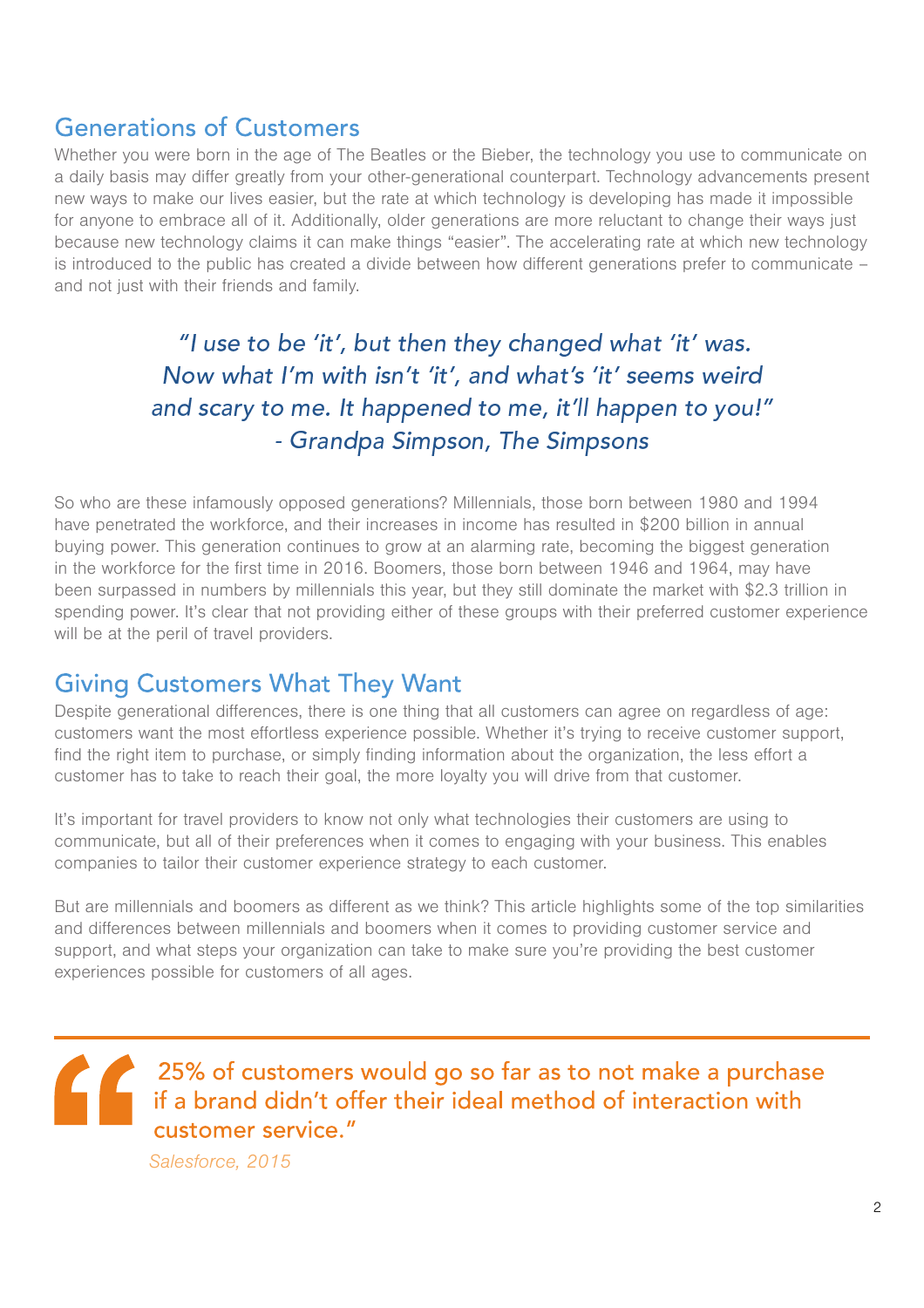### **Where They Agree**

### **Millennials and Boomers Like to Self-Serve**

Millennials grew up navigating digital menus to find the information they need, and they get frustrated if they aren't able to find the information they need on their own. Boomers may have more patience, but attempting to use self-service tools on a company's website is still the #1 method for getting support amongst all generations. Improve the customer experience for millennials and boomers by providing a comprehensive database of information on your website. Utilize customer self-service tools like virtual agents. Travel providers will also benefit from this strategy with cost-savings. Customers that don't have to reach out to a voice agent are much less expensive to support.

### To make self-service even easier, add a chatbot to vour website  $\blacksquare$  . The set of the set of the set of the set of the set of the set of the set of the set of the set of the set of the set of the set of the set of the set of the set of the set of the set of the set of the set of the They're a great way to help struggling customers find the information they need.

Find out more about chatbots in our latest eBook, "Your Best Agent Is A Chatbot"

### Millennials and Boomers Use Multiple Devices and Channels

It's no surprise that millennials are on multiple channels and devices simultaneously, but many may not be aware that boomers are much more tech savvy than you expect. 91% of boomers use one or more social media sites.<sup>1</sup> For 58% of these social boomers, the top action taken after use a social networking site was to visit a company website.<sup>1</sup> Your company's digital properties should be able to track customers as they swap between devices or platforms.

A comprehensive tagging strategy lets your organization know if a customer came from an ad, a Google search, a LinkedIn ad, a marketing link, etc. Knowing where your customer came from is the first step to knowing why your customers came to your site, which can help provide an expedited journey to their desired goal. If you've incorporated a chatbot onto your website, make sure it can interact with your data. These are known as smart or intelligent chatbots, and they are able to provide personalized service unique to the customer. The goal is to resolve customer issues and, if your chatbot or agent has no idea who the customer is or why they're on your site, they aren't going to be very helpful with resolving the issue.

### **Summary of Similarities**

When providing customer service and support to millennials and boomers, develop a strategy that puts a priority on self-service. Additional success will be found in providing a comprehensive tagging strategy that lets customers engage across multiple devices and platforms. When customer preferences overlap, finding a way to appease all audiences is relatively straightforward, but customer preferences don't always overlap.

<sup>1</sup>https://www.dmn3.com/dmn3-blog/boomers-and-social-media

By 2020, customers will manage 85% of their relationship with By 2020, customers will manage contain a human."<br>
Gartner Predicts, 2016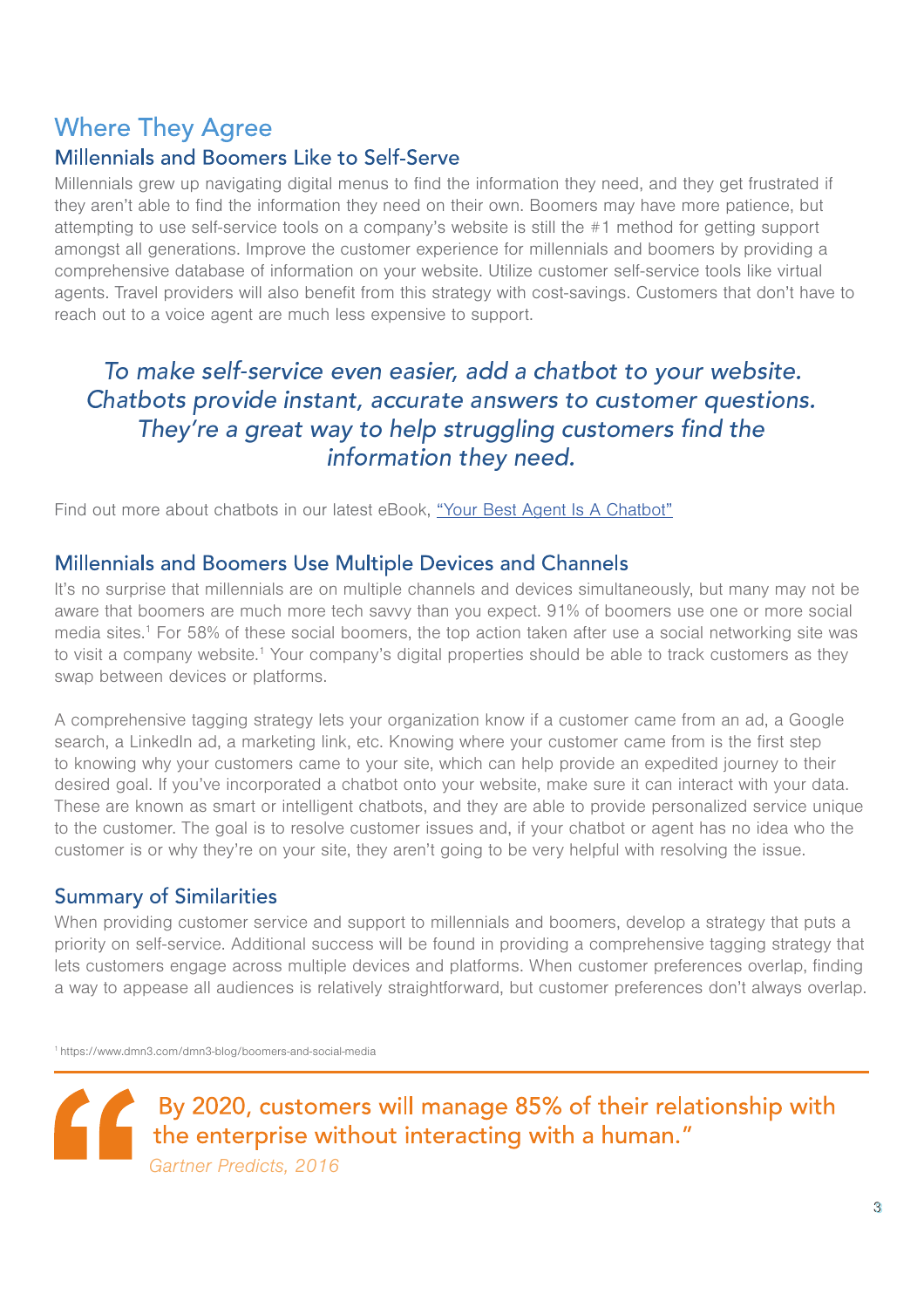## 1 34% of millennial customers say they would rather<br>get their teeth cleaned than call in to a customer service support line."

Salesforce, 2015

### **Where They Disagree** Millennials are Not a Fan of Calling a Rep

For Millennials, the days of face-to-face communication are over. Chat is the preferred channel of support for millennials. The preference for chat continues to grow as digital, text-based communication becomes more commonplace. Whether it's chatting on a website or social media, everything needs to be instant and responsive. 67% of customers expect the fastest support response to come via chat.<sup>2</sup>

Additionally, all travel providers should have the ability for customers to be authenticated via messaging/ web. Having to push customers over to a voice channel just to be authenticated created a disjointed experience for the company. The entire experience needs to be stitched together and seamless.

Having chat is only step one. Your contact center can't just take 40% of their voice agents and put them on chat. Your best phone reps are not your best chat reps. Hiring and training need to evolve too. Who you choose to hire for your chat center is very important. Fortunately, as newer generations enter the workforce, companies have a wealth of potential candidates that primarily communicate by typing to each other, which gives you a great workforce to pull from.

### **Boomers Still Prefer to Call**

Despite the huge push towards chat as the channel of choice for millennials, adoption has been much slower for older generations. 35% of boomers still say that phone is their preferred method of interacting with customer service. But phone support is far from perfect, even for boomers. A shocking 80% of customers consider customer service over the phone to be inconvenient.<sup>2</sup>

Traditional phone support suffers from being very limited, especially when it comes to providing customer support, but it doesn't have to be. Rather than just telling customers what to do, you can augment your phone support to show them as well. With [24]7 Active Share, customers who have called in to a voice agent can be sent web links that enable them to view a list of options, instructions, or any other information relevant to the call. See Active Share in action by clicking here.

<sup>2</sup> http://webassets.desk.com/static/ebooks/desk-customer-service-across-generational-divide-report.pdf

# 1,000,000,000+

the number of messages sent between people and businesses each month on Facebook Messenger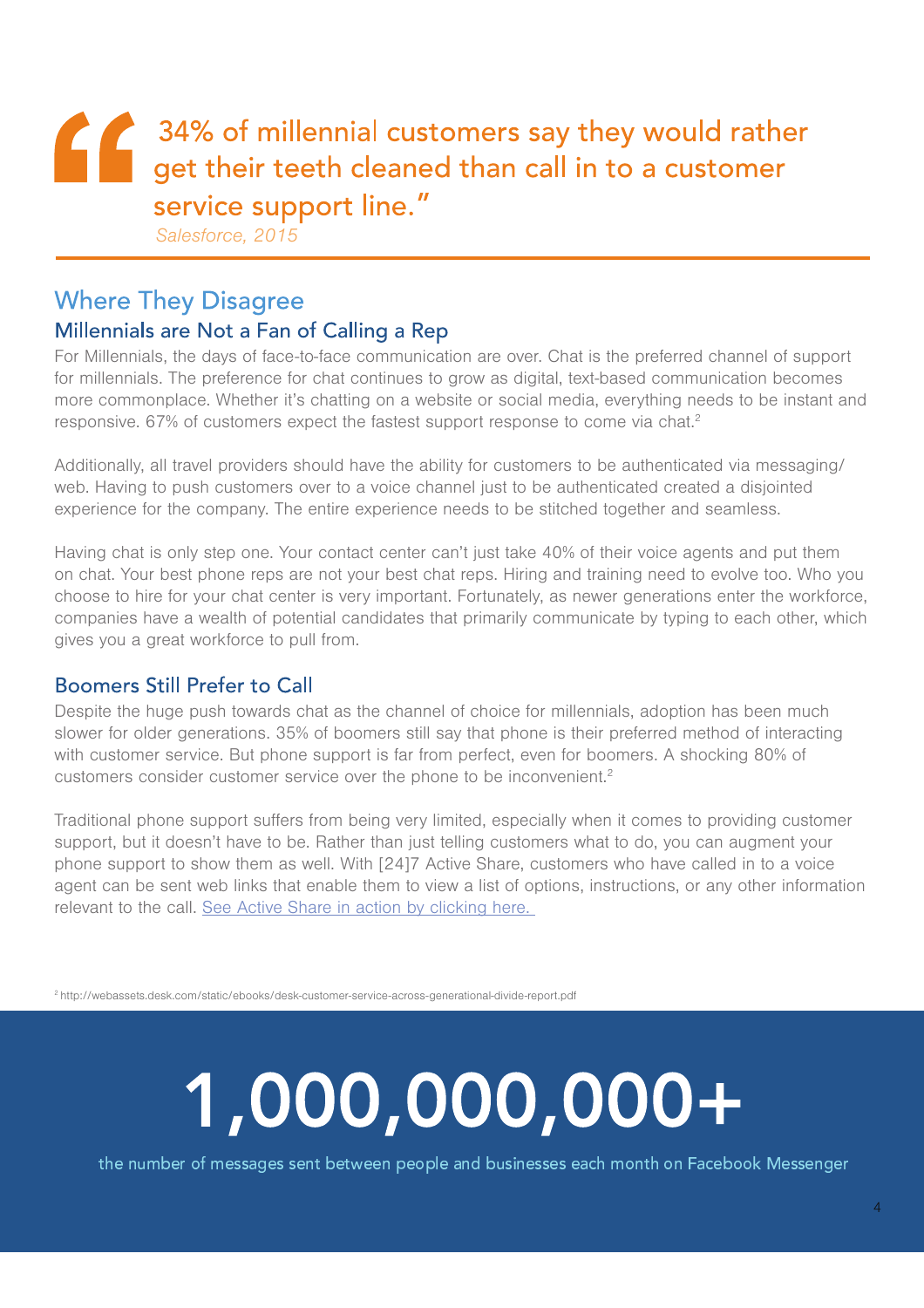### Millennials Don't Want to Wait

Millennials are infamous for being a time poor generation. They've grown up with information at their fingertips, and stiff competition amongst travel providers to provide the fastest, most effortless experience possible. These "kings of customer experience" are constantly raising the bar of customer expectations with time-saving offers like one-click purchasing, same day delivery, or 24x7 on-demand chat service, 25% of millennials expect a response within 10 minutes after reaching out.

One of the easiest ways to accommodate these high consumer expectations begins with a unified messaging strategy. If all of your customer-facing touchpoints are pulling from the same database of information, you're guaranteed to get customers the right answer the first time. A sure-fire way to lose customer loyalty is to provide them one answer on social media, and then an entirely different answer when they're chatting with an agent on your website.

If one side of your live agents manage the Facebook messenger app, and an entirely different department manages chat on the website, it creates a disjointed experience for customers because different departments will give different answers to customer questions. A unified social customer care strategy is crucial for providing quick, correct answers that millennials expect. This can involve big changes in an organization. Get your C-suite on board with social customer care, and work together to provide a unified solution.

### Boomers Want You to Go at Their Speed

Boomers want customer support to be easy. If customer service is about ensuring satisfaction, it requires patience when assisting boomers. Your metrics shouldn't be about getting customers off the phone as quickly as possible as much as giving good support.

Your agents should be aware that it may take a bit more time to assist this audience, especially with more technologically complex products or services. You can help prepare for these experiences with comprehensive tools like virtual agents, which are great for providing an option for customers to ask a question in natural language. Boomers may not know the exact terminology or jargon for your device, and that shouldn't hinder them from getting a correct answer. With natural language processing (NLP) virtual agents, customers can ask questions like "how do you make the red light thingy stop blinking". A typical search engine would not pick up the article "how to turn off notifications", but a virtual agent would.

A Maior Global Rank implemented  $\blacksquare$  . The contract of the contract of the contract of the contract of the contract of the contract of the contract of the contract of the contract of the contract of the contract of the contract of the contract of the

50% reduction in email volume from their website at launch.

25% reduction in phone calls.

Over one million questions answered with 91 percent accuracy.

P.